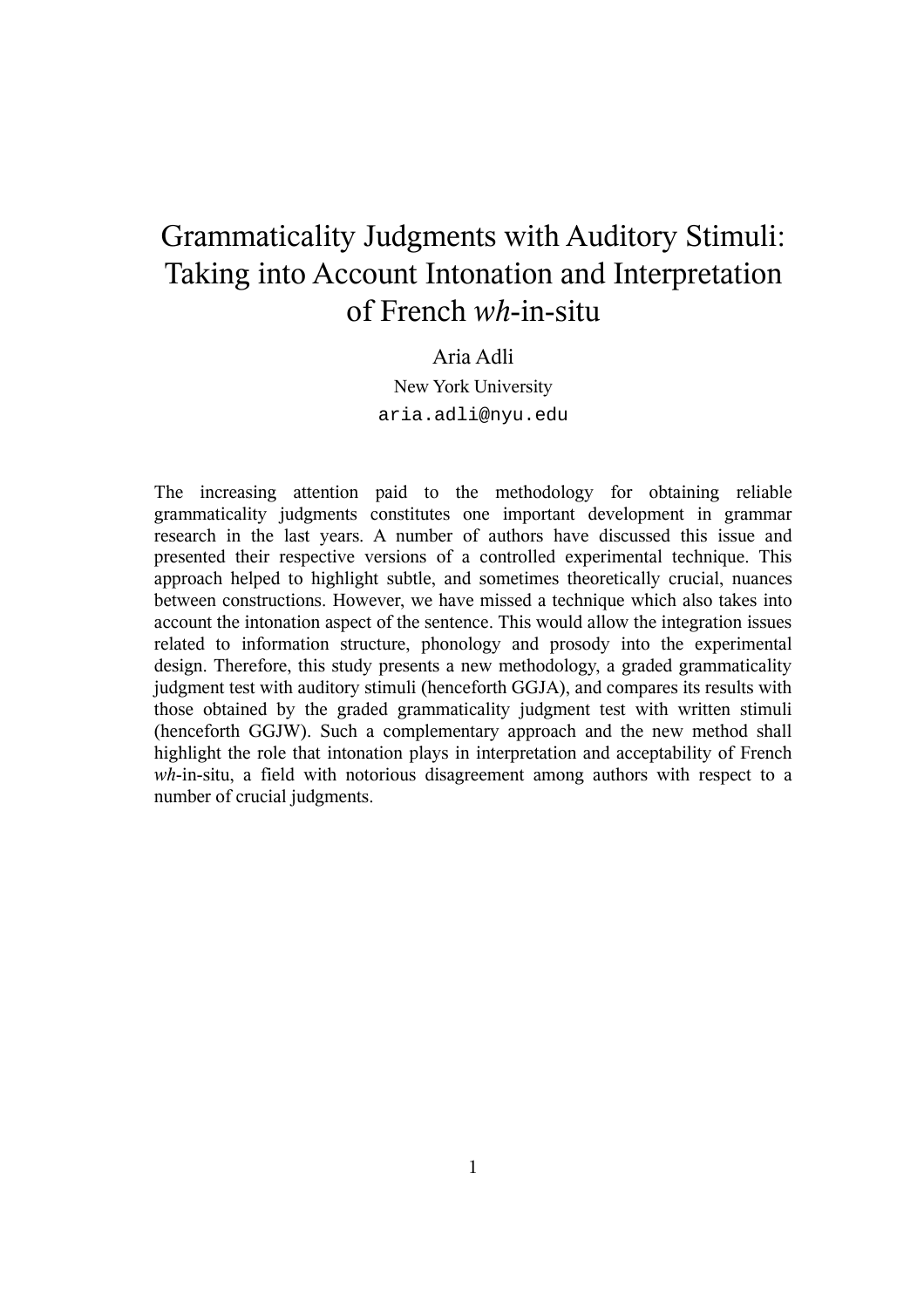There has been ample discussion concerning the question as to whether French *wh*in-situ is sensitive to certain LF-interveners, like negation or embedding in *que*sentences. Interestingly, Starke (2001) claims that French *wh*-in-situ in weak islands is well-formed, iff the sentence comes along with "a slight accent on the situ-wh" (p. 23). He distinguishes this intonation from a "standard" intonation, on the one hand, and from a (probably contrastive focus) accent, on the other. Referring to Starke's work (2001), Baunaz (2005) describes the "standard" intonation as "neutral" or rising, the one with the "slight accent" as fall-rise and the focussed one as a downfall intonation on the *wh*-element. Starke (2001) and Baunaz (2005) correlate the different intonation contours to distinct semantics with respect to presupposition: The "neutral" intonation can be non-presuppositional, the fall-rise intonation triggers a [+specific] presupposition and the downfall intonation a [+range] presupposition with respect to the *wh*-element. The crucial point is that Starke (2001) associates these different interpretations to different movement types: the non-presuppositional one (neutral intonation) to Q-movement and the two presuppositional ones to what he calls Qβ-movement. By adding the additional element β (the existential presupposition with wide scope), a configuration with extraction out of weak islands reads as (1), hence it is not precluded by Relativized Minimality.

(1) *Q*β *… Q … Q*β

In order to obtain a reliable basis of evidence, three possible cases of LF-intervention effects, namely *wh*-in-situ embedded in *que*- or *si*-sentences, as well as *wh*-in-situ with negation, were tested using the GGJA.

- *(2) tu penses que Jean mange quoi?* you think that Jean eats what 'What do you think does Jean eat?'
- *(3) tu te demandes si Jean mange quoi?* you yourself ask whether Jean eats what \*'What do you wonder whether John eats?'
- *(4) Jean a pas mangé quoi?* Jean has not eaten what What has Jean not eaten?

Furthermore, both the GGJW and the GGJA were used to evaluate *wh*-in-situ questions (without possible interveners) of the type (5) and (6), in order to carry out a direct comparison between both methods.

- *(5) Thomas voit le médecin quand?* Thomas sees the doctor when 'When does Thomas see the doctor?'
- *(6) Philippe appelle qui?* Philippe calls who 'Who does Philippe call?'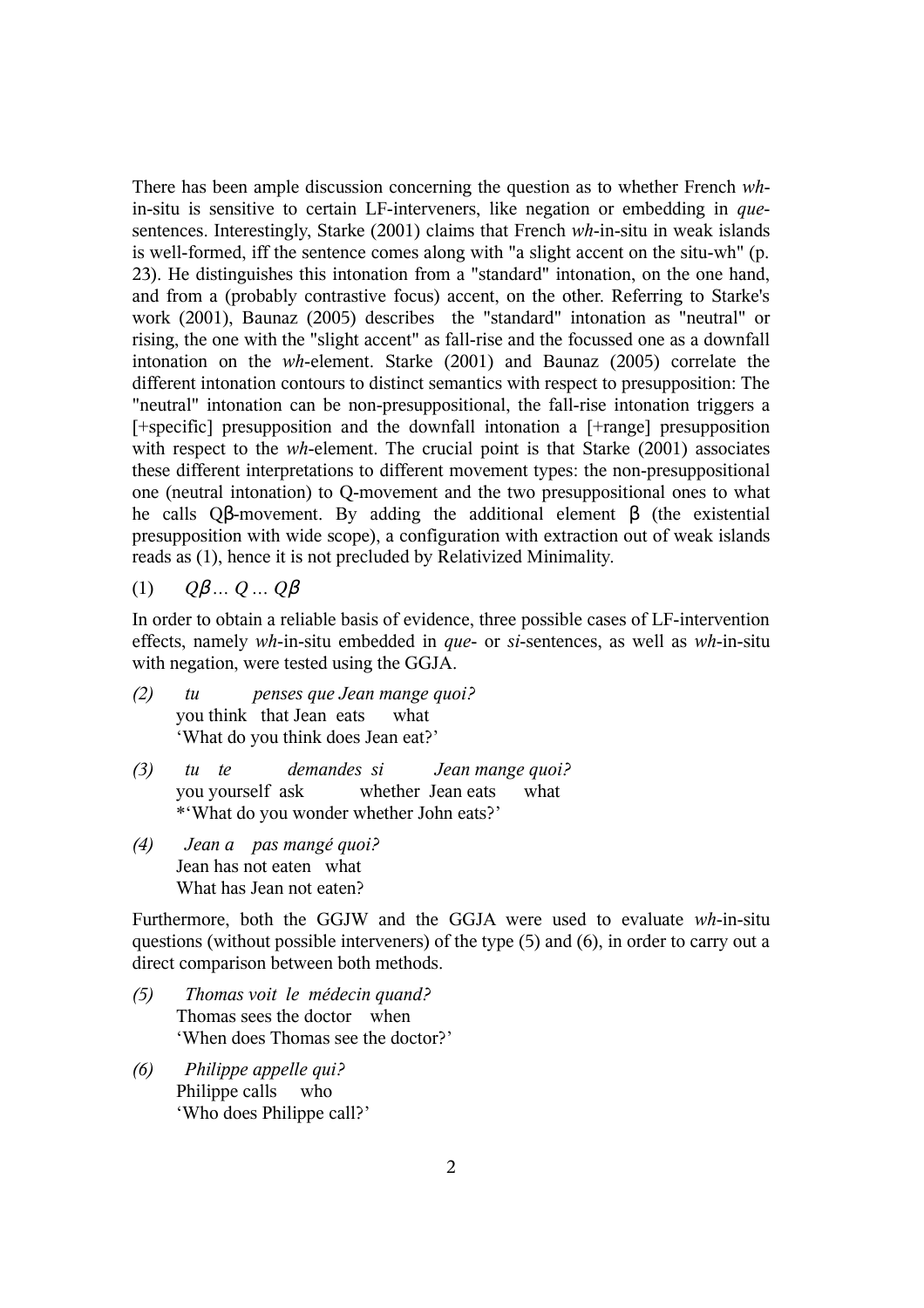The sample consisted of 102 French native speakers between 18 and 45 years from Paris. The methodology for the GGJW corresponds to the approach described in Adli (2004): The subjects essentially use, after ample instruction and training, the technique of graphic rating in order to judge each sentence in a graded manner, relative to a reference sentence which is a scale anchor. For the GGJA the test sentences had been recorded by a native speaker experienced in acting. In order to precisely reproduce the three different intonations, each test sentence was embedded for the recording session in a context, triggering the interpretation with specific or range presupposition, or without presupposition. The final test did not contain the context, but only the *wh*-questions with the corresponding intonation. The subject listened to the sentences by headphones and could decide to repeat a sentence.

(2), (3) and (4) were tested with the GGJA with all three intonation contours mentioned above. Two-way repeated measures ANOVAS show a significant effect of construction type ( $p < 0.000$ ), of intonation ( $p < 0.000$ ), and of the interaction construction x intonation ( $p < 0.000$ ). *Wh*-in-situ with negation as in (4) is significantly better with fall-rise intonation, than with the two other contours, confirming Starke's (2001) intuition. Surprisingly, however, the lowest grammaticality values for (2) are observed with the fall-rise intonation. This fact could either be explained by assuming that French *wh*-in-situ in *que*-sentences does not trigger intervention effects and/or by assuming that the interpretation of the *wh*-in-situ does not only correlate with intonation but also with the type of the intervener, i.e. there is a complex interaction interpretation x intonation x intervener.

The latter is corroborated by the results of another two-way repeated measures ANOVA on constructions (5) and (6). These two construction types were tested with the GGJW, as well as with the GGJA (again with three intonation patterns). The main effect of "method type" reveals significant ( $p < 0.000$ ): The highest grammaticality values are obtained with the GGJW and with the GGJA with neutral intonation. However, the values obtained with GGJA with fall-rise intonation are significantly lower ( $p < 0.000$ ) - the same holds for GGJA with downfall intonation. It seems as if subjects do not consider a reading with specific or range-based presupposition, when they are confronted with written stimuli. This might well constitute a source of methodological error, when syntactic phenomena are under study which interact with interpretation and intonation.

Furthermore, I will argue that an intervener like NEG not only blocks the path to Qmovement but also "opens" the path to Qβ-movement, which explains the significant decrease in grammaticality in the case of Qβ-movement of *wh*-in-situ without such an intervener.

## **References**